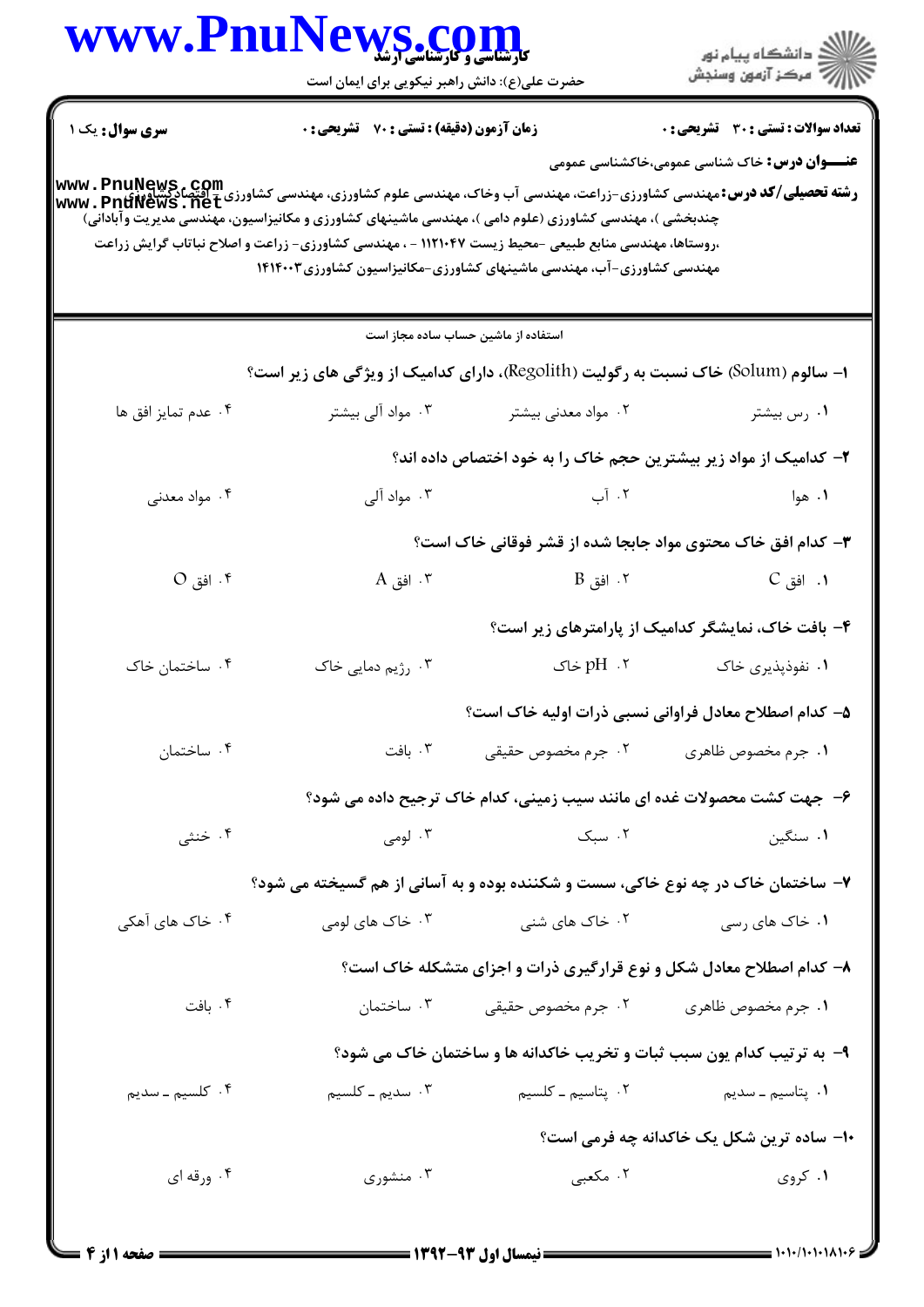|                     | www.PnuNews.com                                                                                                                                                                                                                                                                                                                                                                                                                       |                                                                            | الاران دانشگاه پيام نور<br>الاران مرکز آزمون وسنجش  |
|---------------------|---------------------------------------------------------------------------------------------------------------------------------------------------------------------------------------------------------------------------------------------------------------------------------------------------------------------------------------------------------------------------------------------------------------------------------------|----------------------------------------------------------------------------|-----------------------------------------------------|
|                     | حضرت علی(ع): دانش راهبر نیکویی برای ایمان است                                                                                                                                                                                                                                                                                                                                                                                         |                                                                            |                                                     |
| سری سوال : ۱ یک     | <b>زمان آزمون (دقیقه) : تستی : 70 قشریحی : 0</b>                                                                                                                                                                                                                                                                                                                                                                                      |                                                                            | <b>تعداد سوالات : تستی : 30 ٪ تشریحی : 0</b>        |
|                     | <b>رشته تحصیلی/کد درس:</b> مهندسی کشاورزی-زراعت، مهندسی آب وخاک، مهندسی علوم کشاورزی، مهندسی کشاورزی - اقتصادگشاورزی<br>WWW . PnuNews . net<br>(چندبخشی )، مهندسی کشاورزی (علوم دامی )، مهندسی ماشینهای کشاورزی و مکانیزاسیون، مهندسی مدیریت وآبادانی<br>روستاها، مهندسی منابع طبیعی -محیط زیست ۱۱۲۱۰۴۷ - ، مهندسی کشاورزی- زراعت و اصلاح نباتاب گرایش زراعت،<br>مهندسی کشاورزی-آب، مهندسی ماشینهای کشاورزی-مکانیزاسیون کشاورزی۲۴۰۰۳۱ |                                                                            | <b>عنـــوان درس:</b> خاک شناسی عمومی،خاکشناسی عمومی |
|                     | 11- در خاک هایی با افق های فشرده شده و خاکدانه های نازک و مسطح، چه نوع ساختمان خاکی ایجاد می شود؟                                                                                                                                                                                                                                                                                                                                     |                                                                            |                                                     |
| ۰۴ بشقابی           | ۰۳ کروی                                                                                                                                                                                                                                                                                                                                                                                                                               | ۰۲ منشوری                                                                  | ۱. مکعبی                                            |
|                     |                                                                                                                                                                                                                                                                                                                                                                                                                                       | <b>۱۲</b> - کدامیک از موارد زیر زردترین رنگ خاک را نشان می دهد؟            |                                                     |
| 10 yr 2/2 . *       | $7/5$ yr $3/2$ $\cdot$ $\cdot$                                                                                                                                                                                                                                                                                                                                                                                                        | $5 \text{ yr } 4/3$ . $\text{v}$                                           | 2/5 yr $5/4$ .                                      |
|                     |                                                                                                                                                                                                                                                                                                                                                                                                                                       | ۱۳– مهمترین نمایه مقدار نسبی منافذ خاک، کدام پارامتر زیر است؟              |                                                     |
|                     | ۰۲ نسبت پوکی                                                                                                                                                                                                                                                                                                                                                                                                                          |                                                                            | ۰۱ تخلخل                                            |
|                     | ۰۴ چگالی ظاهری خاک خشک                                                                                                                                                                                                                                                                                                                                                                                                                |                                                                            | ۰۳ چگالی ظاهری خاک مرطوب                            |
|                     | ۱۴– چنانچه رطوبت حجمی خاکی برابر ۲۰ درصد و جرم مخصوص ظاهری آن ۱/۲۵ گرم بر سانتیمتر مکعب باشد، رطوبت جرمی                                                                                                                                                                                                                                                                                                                              |                                                                            | این خاک چند درصد است؟                               |
| $Y$ ۶.۴             | $\gamma_{\Delta}$ . $\eta$                                                                                                                                                                                                                                                                                                                                                                                                            |                                                                            |                                                     |
|                     | ۱۵- در خاکی که جرم مخصوص ظاهری آن ۱/۲۵ گرم بر سانتیمکتر مکعب و رطوبت جرمی آن در حالت اشباع برابر ۰/۴۵ می                                                                                                                                                                                                                                                                                                                              |                                                                            |                                                     |
|                     |                                                                                                                                                                                                                                                                                                                                                                                                                                       | باشد، در لایه توسعه ریشه ها به عمق ۵۰ سانتیمتر، چند سانتیمتر آب وجود دارد؟ |                                                     |
| $177/\lambda$ . $f$ | $Y \wedge 1/Y$ . $Y$                                                                                                                                                                                                                                                                                                                                                                                                                  | $17/7$ $\Lambda$ .                                                         | $Y\Lambda/Y$ .                                      |
|                     | ۱۶- دقت کدام روش تعیین رطوبت خاک در خاک های خشک، بیشتر از خاک های مرطوب است؟                                                                                                                                                                                                                                                                                                                                                          |                                                                            |                                                     |
|                     | ۰۲ روش تابش گاما                                                                                                                                                                                                                                                                                                                                                                                                                      |                                                                            | ۰۱ روش وزنی                                         |
|                     | ۰۴ روش انعکاس سنجي زماني                                                                                                                                                                                                                                                                                                                                                                                                              |                                                                            | ۰۳ روش نوترون متر                                   |
|                     | ۱۷- در کدام روش تعیین رطوبت خاک، دقت اندازه گیری در نقاط نزدیک سطح ایستابی کم است؟                                                                                                                                                                                                                                                                                                                                                    |                                                                            |                                                     |
|                     | ۰۲ روش تابش گاما                                                                                                                                                                                                                                                                                                                                                                                                                      |                                                                            | ۰۱ روش وزنی                                         |
|                     | ۰۴ روش انعکاس سنجی زمانی                                                                                                                                                                                                                                                                                                                                                                                                              |                                                                            | ۰۳ روش نوترون متر                                   |
|                     |                                                                                                                                                                                                                                                                                                                                                                                                                                       | ۱۸- کدامیک از نیروهای زیر در سطح تماس آب و ذرات جامد خاک وجود دارد؟        |                                                     |
|                     | ۰۲ نیروی هیدرواستاتیک                                                                                                                                                                                                                                                                                                                                                                                                                 |                                                                            | ۰۱ نیروی جذب سطحی یا نیروی جاذبه ای                 |
|                     | ۰۴ نیروی ثقل                                                                                                                                                                                                                                                                                                                                                                                                                          |                                                                            | ۰۳ نیروی کاپیلاریته                                 |
|                     |                                                                                                                                                                                                                                                                                                                                                                                                                                       |                                                                            |                                                     |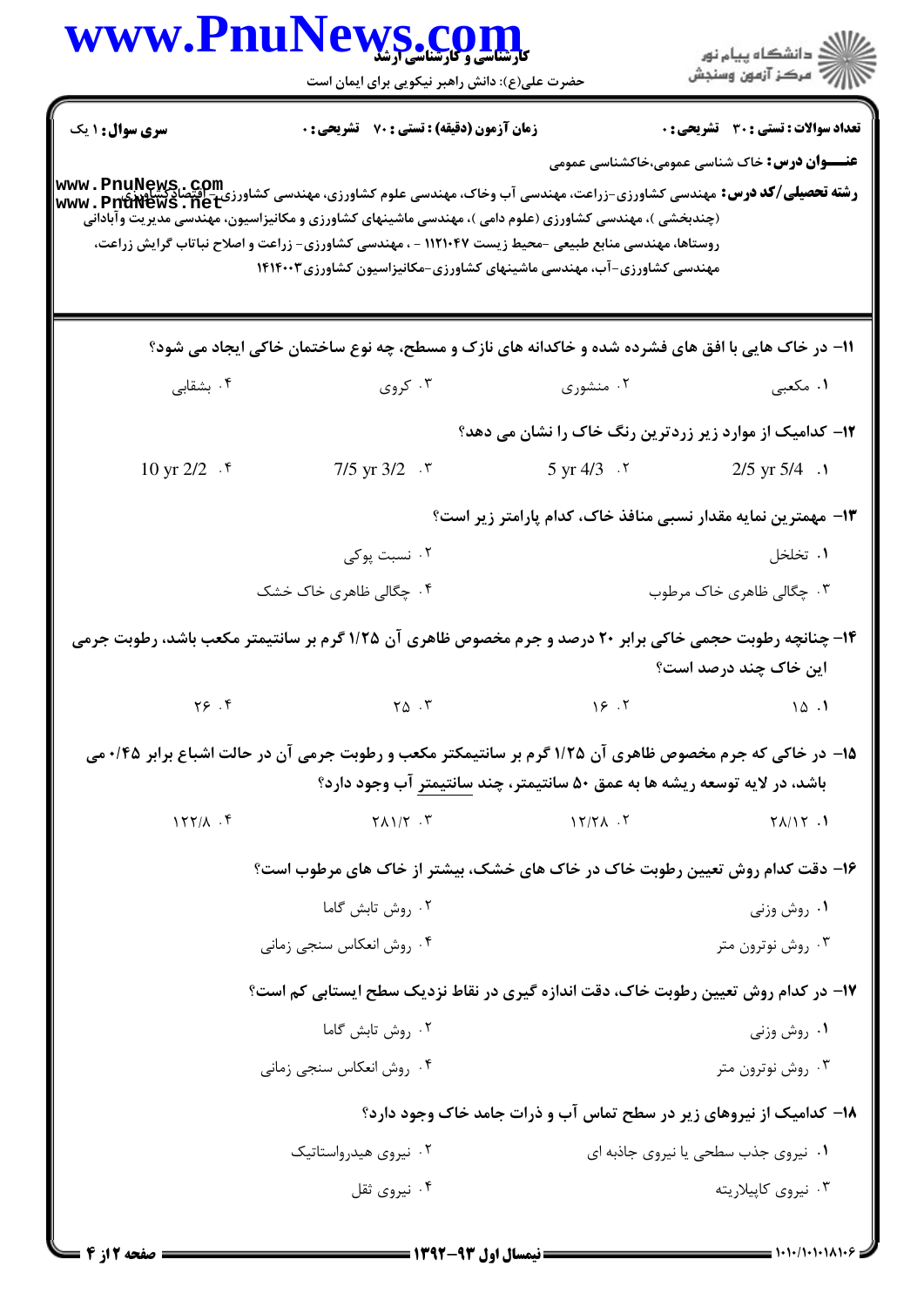|                              | www.PnuNews.com                                                                                                                                                                                                                                                                                                                                                |                                                                           | ر<br>دانشڪاه پيام نور)<br>اڳ مرڪز آزمون وسنڊش       |  |
|------------------------------|----------------------------------------------------------------------------------------------------------------------------------------------------------------------------------------------------------------------------------------------------------------------------------------------------------------------------------------------------------------|---------------------------------------------------------------------------|-----------------------------------------------------|--|
|                              | حضرت علی(ع): دانش راهبر نیکویی برای ایمان است                                                                                                                                                                                                                                                                                                                  |                                                                           |                                                     |  |
| <b>سری سوال : ۱ یک</b>       | زمان آزمون (دقیقه) : تستی : 70 گشریحی : 0                                                                                                                                                                                                                                                                                                                      |                                                                           | <b>تعداد سوالات : تستی : 30 ٪ تشریحی : 0</b>        |  |
|                              | <b>رشته تحصیلی/کد درس: مهندسی کشاورزی-زراعت، مهندسی آب وخاک، مهندسی علوم کشاورزی، مهندسی کشاورزی - اقتصادگشاورزی<br/>Www . PnuNews . net</b><br>(چندبخشی )، مهندسی کشاورزی (علوم دامی )، مهندسی ماشینهای کشاورزی و مکانیزاسیون، مهندسی مدیریت وآبادانی<br>روستاها، مهندسی منابع طبیعی -محیط زیست ۱۱۲۱۰۴۷ - ، مهندسی کشاورزی- زراعت و اصلاح نباتاب گرایش زراعت، |                                                                           | <b>عنـــوان درس:</b> خاک شناسی عمومی،خاکشناسی عمومی |  |
|                              | مهندسی کشاورزی-آب، مهندسی ماشینهای کشاورزی-مکانیزاسیون کشاورزی۲۴۰۲۱۴                                                                                                                                                                                                                                                                                           |                                                                           |                                                     |  |
|                              | ۱۹- کدامیک از مولفه های پتانسیل رطوبتی خاک به غلظت املاح در محلول خاک مربوط می شود؟                                                                                                                                                                                                                                                                            |                                                                           |                                                     |  |
|                              | ۰۲ پتانسیل ثقلی                                                                                                                                                                                                                                                                                                                                                |                                                                           | ٠١. پتانسيل ماتريک                                  |  |
|                              | ۰۴ پتانسیل هیدرواستاتیک                                                                                                                                                                                                                                                                                                                                        |                                                                           | ۰۳ پتانسیل اسمزی                                    |  |
|                              | +۲- اگر میزان رطوبت در خاکی با بافت رسی معادل ۲۰ درصد باشد، خاک مذبور از لحاظ ضریب رطوبتی در چه سطحی قرار                                                                                                                                                                                                                                                      |                                                                           | دارد؟                                               |  |
|                              | ۰۲ ظرفیت زراعی                                                                                                                                                                                                                                                                                                                                                 |                                                                           | ۰۱ نقطه پژمردگی                                     |  |
|                              | ۰۴ ظرفیت هیگروسکوپیک                                                                                                                                                                                                                                                                                                                                           |                                                                           | ۰۳ اشباع از آب                                      |  |
|                              | <b>۲۱</b> - معیار درجه بندی شوری خاکها و تشخیص درجات شوری خاکها از نقطه نظر استعداد زراعی چیست؟                                                                                                                                                                                                                                                                |                                                                           |                                                     |  |
| $S.A.R$ $\cdot$ $\cdot$      |                                                                                                                                                                                                                                                                                                                                                                | $E.C \tF$ $E.S.P \tF$                                                     | $PH \rightarrow$                                    |  |
|                              |                                                                                                                                                                                                                                                                                                                                                                | <b>۲۲- در مورد وزن مخصوص خاک، کدام گزینه زیر صحیح است؟</b>                |                                                     |  |
|                              |                                                                                                                                                                                                                                                                                                                                                                | ۰۱ وزن مخصوص ظاهری خاک های آلی بیشتر از یک گرم بر سانتیمتر مکعب است.      |                                                     |  |
|                              |                                                                                                                                                                                                                                                                                                                                                                | ۰۲ با افزایش میزان منافذ خاک، وزن مخصوص ظاهری افزایش می یابد.             |                                                     |  |
|                              |                                                                                                                                                                                                                                                                                                                                                                | ۰۳ با افزایش میزان منافذ خاک، وزن مخصوص حقیقی خاک افزایش می یابد.         |                                                     |  |
|                              |                                                                                                                                                                                                                                                                                                                                                                | ۰۴ وزن مخصوص حقيقي خاک های سطح الارض هميشه کمتر از خاک های تحت الارض است. |                                                     |  |
|                              |                                                                                                                                                                                                                                                                                                                                                                | ۲۳– کدامیک از کلوئیدهای زیر از نوع کلوئیدهای آلی است؟                     |                                                     |  |
| ۰۴ هيدروكسيد آلومينيوم       | ۰۳ هيدروكسيد آهن                                                                                                                                                                                                                                                                                                                                               | ۰۲ سیلیس                                                                  | ۰۱ هوموس                                            |  |
|                              | ۲۴- در میان یون های تک ظرفیتی، کدام یون با قدرت بیشتری توسط ذرات کلوئیدی خاک جذب سطوح تبادلی می شود؟                                                                                                                                                                                                                                                           |                                                                           |                                                     |  |
| $(Bb)$ ربیدیم (Rb) $\cdot$ ۴ | ۰۳ لیتیم (Li)                                                                                                                                                                                                                                                                                                                                                  | ۲. سدیم (Na)                                                              | ۰۱ پتاسیم (K)                                       |  |
|                              | ۲۵- زمانی که واکنش خاک اسیدی باشد، احتمال مسمومیت گیاه با کدام عنصر وجود دارد؟                                                                                                                                                                                                                                                                                 |                                                                           |                                                     |  |
| ۰۴ آلومينيوم                 | ۰۳ مولیبدن                                                                                                                                                                                                                                                                                                                                                     | ۰۲ منیزیم                                                                 | ۰۱ کلسیم                                            |  |
|                              |                                                                                                                                                                                                                                                                                                                                                                | ۲۶- حضور کدام عنصر برای تشکیل کلروفیل ضروری است؟                          |                                                     |  |
|                              |                                                                                                                                                                                                                                                                                                                                                                |                                                                           |                                                     |  |